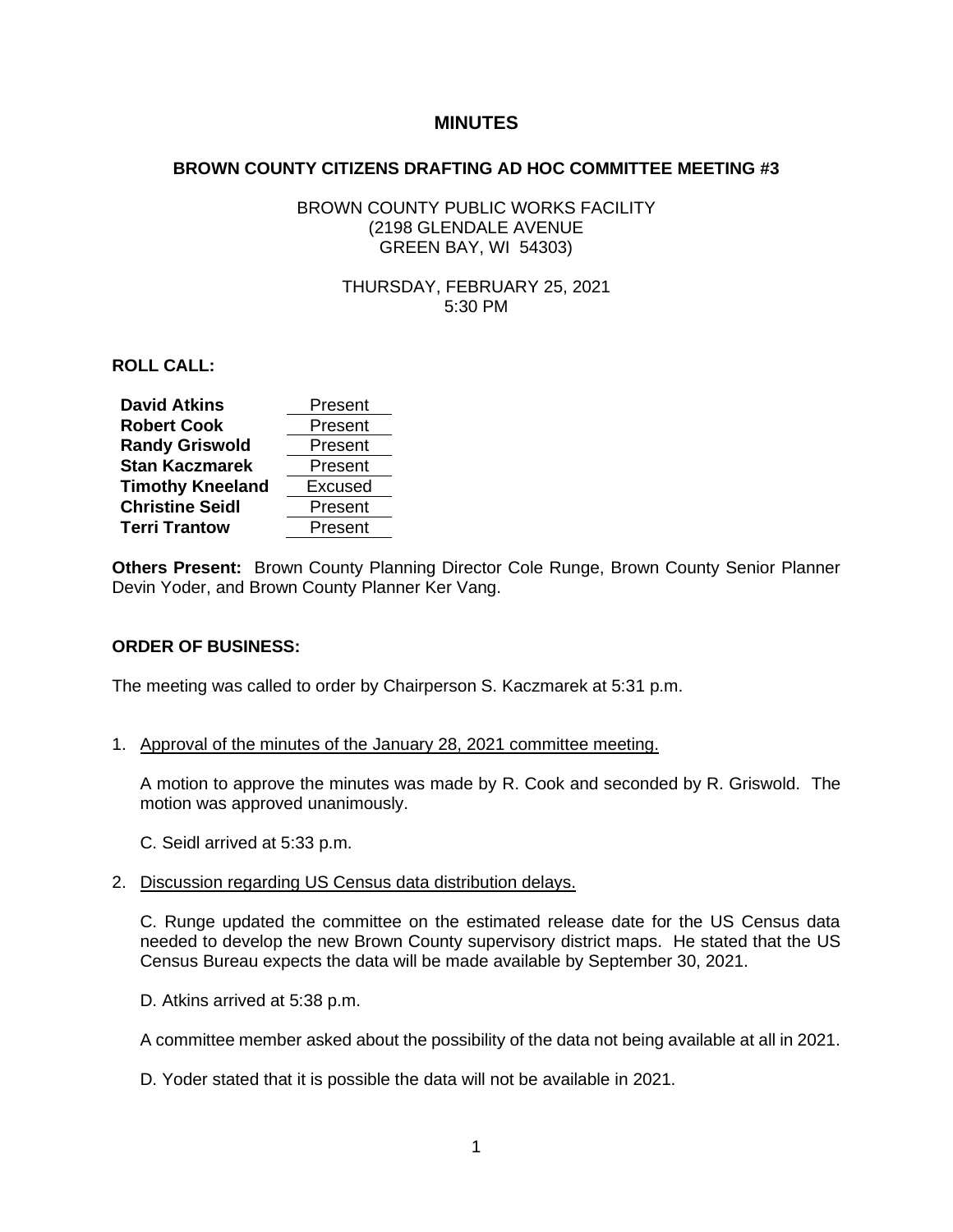S. Kaczmarek discussed information that was presented during a redistricting webinar that was hosted by the Wisconsin Counties Association in February.

Discussion occurred regarding the impact the data distribution delays might have on Brown County's redistricting process and the redistricting processes at the state and federal levels.

C. Runge stated that staff will wait until the data are available to begin developing the county's supervisory district maps. When the data are available, staff will rely on the weighted criteria developed by the committee to guide the mapping effort.

#### 3. Committee approval of weighted criteria for developing Brown County's supervisory district maps.

The committee continued the mapping criteria identification and weighting discussion that began during the committee's January meeting.

A committee member asked if the "compactness" and "density" criteria are identical.

D. Yoder stated these criteria are similar but not identical. He stated that "compactness" in this case largely refers to the boundaries of supervisory districts and that "density" largely refers to the population within supervisory districts. For example, to maximize "compactness", a district should not include serpentine sections that are extended long distances to include people who are relatively far away from most of the district's population. D. Yoder also provided illustrations of districts that are and are not compact.

A committee member asked about the difficulty of developing compact and dense supervisory districts in the county's rural areas.

D. Yoder stated that it will likely be difficult to avoid making some rural districts large and oddly shaped because of the rural area's low population density and large census blocks.

A suggestion was made by a committee member to add industrial areas to the mapping criteria as a "Community of Interest". The member stated this makes sense because these areas significantly affect the people and neighborhoods around them.

After discussion, the committee agreed to add industrial areas as a mapping criterion.

A committee member asked if the school district boundaries criterion identified at the January meeting should be removed from the list. After discussion, the committee decided to retain this criterion but to include it as a "Community of Interest".

A committee member asked staff if the committee is identifying too many criteria for the mapping effort.

D. Yoder stated that the committee is not identifying too many criteria. He stated that all the criteria will not apply in all mapping situations and that staff will rely on the applicable criteria when mapping decisions have to be made.

A committee member stated that the committee decided to include the Oneida Nation as a component of the Racial and Ethnic Groups criterion at the January meeting. The other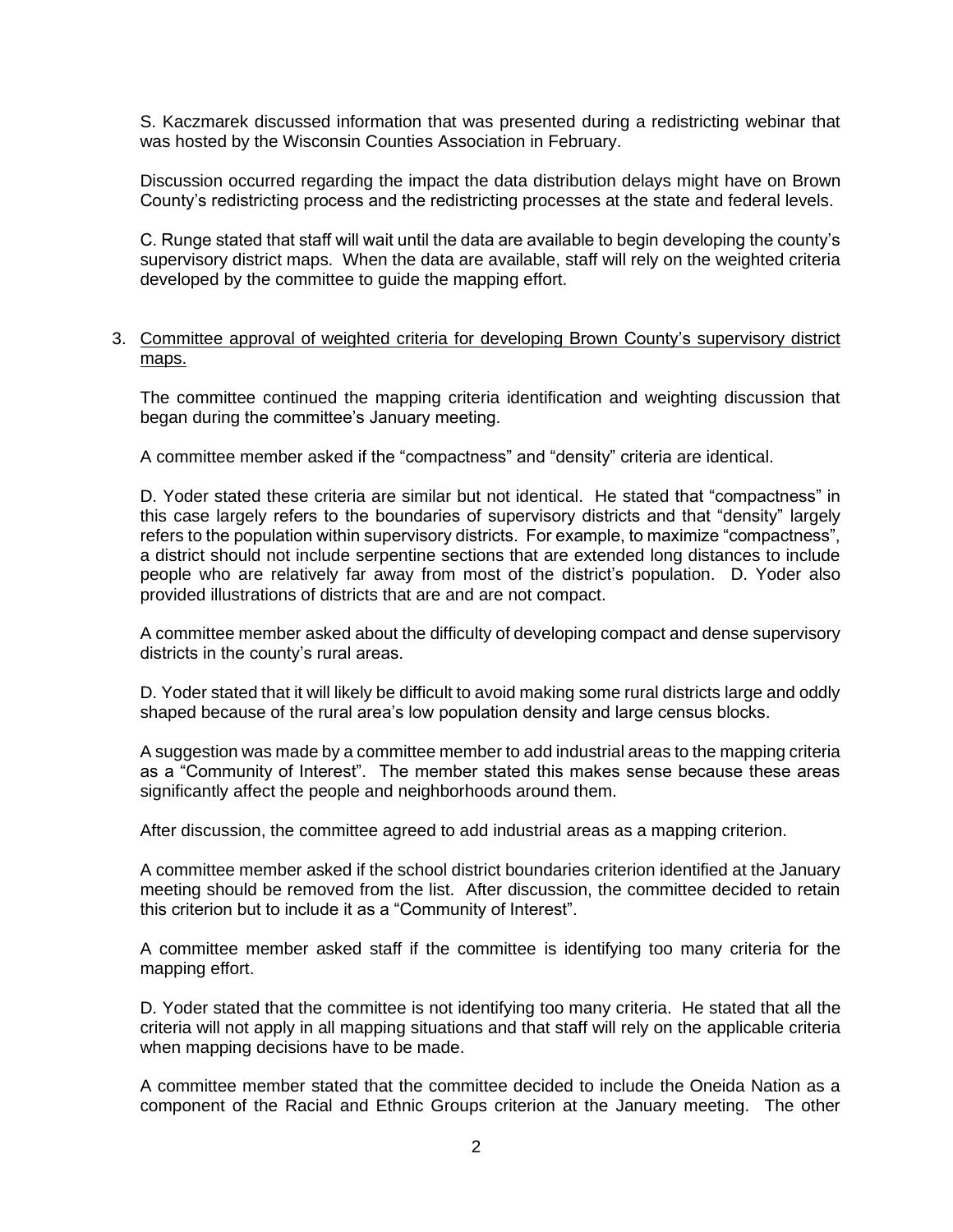committee members agreed that this was the decision of the committee at the January meeting.

S. Kaczmarek asked if the committee is satisfied with the criteria that have been identified and the order in which the criteria are ranked. S. Kaczmarek then asked for a motion to approve the following weighted criteria:

- **1. Equal population**
- **2. Compactness**
- **3. Contiguity**
- **4. Racial and ethnic groups**
	- **a. As identified by the census**
- **5. Municipal boundaries**
- **6. Natural boundaries**
- **7. Communities of interest**
	- **a. Rural and Urban**
	- **b. Agricultural**
	- **c. Post-Secondary Students**
	- **d. Neighborhood Associations**
	- **e. Industrial Areas**
	- **f. School District Boundaries**

# **8. Same number of supervisors (+/- 2 supervisors)**

A motion to approve the weighted criteria was made by D. Atkins and seconded by C. Seidl. The motion was approved unanimously.

# 4. Discussion of next steps.

C. Runge stated that the committee's work is finished until the census data are released and staff can start to develop the supervisory district maps. He stated that staff would like to meet with the committee about halfway through the 30-day map development period to present the preliminary mapping results and discuss how the weighted criteria are working. He stated that the committee will then meet one more time to select a preferred supervisory district map to recommend to the Brown County Board of Supervisors Chairperson.